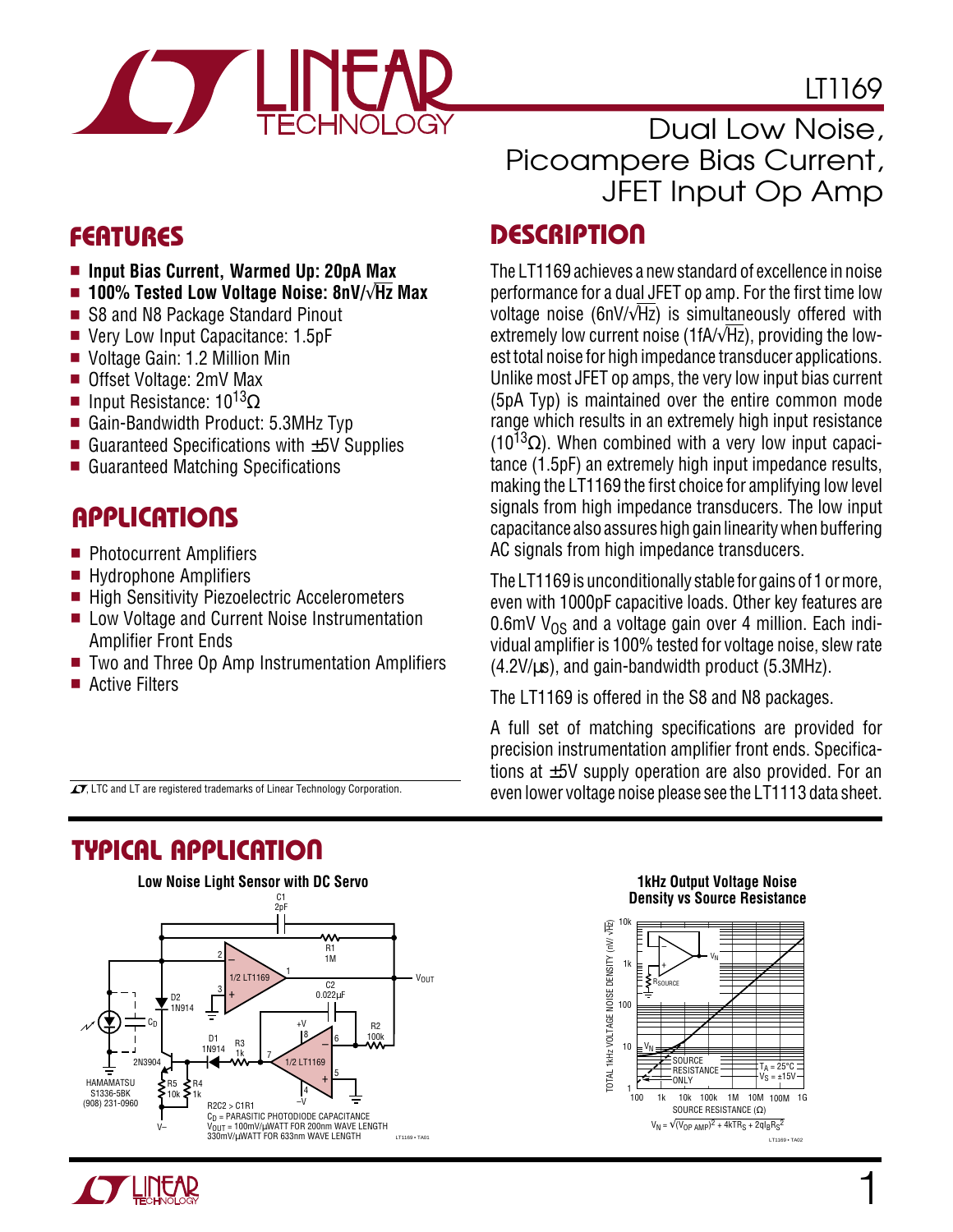# **ABSOLUTE MAXIMUM RATINGS**

| <b>Supply Voltage</b> |  |  |  |  |  |
|-----------------------|--|--|--|--|--|
|-----------------------|--|--|--|--|--|

| Input Voltage (Equal to Supply Voltage) ±20V |  |
|----------------------------------------------|--|
|                                              |  |
|                                              |  |
|                                              |  |
| Lead Temperature (Soldering, 10 sec)  300°C  |  |
|                                              |  |

# **PACKAGE/ORDER INFORMATION**



Consult factory for Industrial and Military grade parts.

## **ELECTRICAL CHARACTERISTICS**  $V_S = \pm 15V$ ,  $V_{CM} = 0V$ ,  $T_A = 25^{\circ}C$ , unless otherwise noted.

| <b>SYMBOL</b>             | <b>PARAMETER</b>                                     | <b>CONDITIONS (Note 1)</b>                                                      | <b>MIN</b>      | <b>TYP</b>             | <b>MAX</b>   | <b>UNITS</b>                     |
|---------------------------|------------------------------------------------------|---------------------------------------------------------------------------------|-----------------|------------------------|--------------|----------------------------------|
| V <sub>os</sub>           | Input Offset Voltage                                 |                                                                                 |                 | 0.60                   | 2.0          | mV                               |
|                           |                                                      | $V_S = \pm 5V$                                                                  |                 | 0.65                   | 2.2          | mV                               |
| $I_{OS}$                  | Input Offset Current                                 | Warmed Up (Note 2)                                                              |                 | 2.5                    | 15           | рA                               |
|                           |                                                      | $T_J = 25^{\circ}C$ (Note 5)                                                    |                 | 0.7                    | 4            | рA                               |
| l <sub>B</sub>            | Input Bias Current                                   | Warmed Up (Note 2)<br>$T_J = 25$ °C (Note 5)                                    |                 | 4.0<br>1.5             | 20<br>5      | рA<br>рA                         |
| $\mathbf{e}_\mathrm{n}$   | Input Noise Voltage                                  | 0.1Hz to 10Hz                                                                   |                 | 2.4                    |              | µV <sub>P-P</sub>                |
|                           | Input Noise Voltage Density                          | $f_0 = 10$ Hz<br>$f_0 = 1000$ Hz                                                |                 | 17<br>6                | 8            | $nV/\sqrt{Hz}$<br>$nV/\sqrt{Hz}$ |
| $i_{n}$                   | <b>Input Noise Current Density</b>                   | $f_0 = 10$ Hz, $f_0 = 1$ kHz (Note 3)                                           |                 | $\mathbf{1}$           |              | $fA/\sqrt{Hz}$                   |
| $R_{\text{IN}}$           | Input Resistance<br>Differential Mode<br>Common Mode | $V_{CM} = -10V$ to 13V                                                          |                 | $10^{14}$<br>$10^{13}$ |              | Ω<br>$\Omega$                    |
| $C_{\text{IN}}$           | Input Capacitance                                    | $V_S = \pm 5V$                                                                  |                 | 1.5<br>2.0             |              | pF<br>рF                         |
| V <sub>CM</sub>           | Input Voltage Range (Note 4)                         |                                                                                 | 13.0<br>$-10.5$ | 13.5<br>$-11.0$        |              | $\mathsf{V}$<br>V                |
| <b>CMRR</b>               | Common Mode Rejection Ratio                          | $V_{CM} = -10V$ to 13V                                                          | 82              | 95                     |              | dB                               |
| <b>PSRR</b>               | Power Supply Rejection Ratio                         | $V_S = \pm 4.5V$ to $\pm 20V$                                                   | 83              | 98                     |              | dB                               |
| A <sub>VOL</sub>          | Large-Signal Voltage Gain                            | $V_0 = \pm 12V$ , R <sub>1</sub> = 10k<br>$V_0 = \pm 10V$ , R <sub>L</sub> = 1k | 1000<br>500     | 4500<br>3000           |              | V/mV<br>V/mV                     |
| VOUT                      | Output Voltage Swing                                 | $R_L = 10k$<br>$R_L = 1k$                                                       | ±13.0<br>±12.0  | ±13.8<br>±13.0         |              | $\mathsf{V}$<br>$\mathsf{V}$     |
| SR                        | Slew Rate                                            | $R_L \geq 2k$ (Note 6)                                                          | 2.4             | 4.2                    |              | $V/\mu s$                        |
| GBW                       | Gain-Bandwidth Product                               | $f0 = 100kHz$                                                                   | 3.3             | 5.3                    |              | MHz                              |
|                           | <b>Channel Separation</b>                            | $f_0 = 10$ Hz, $V_0 = \pm 10V$ , R <sub>L</sub> = 1k                            |                 | 126                    |              | dB                               |
| $I_{\rm S}$               | Supply Current per Amplifier                         | $V_S = \pm 5V$                                                                  |                 | 5.3<br>5.3             | 6.50<br>6.45 | mA<br>mA                         |
| $\Delta V_{OS}$           | Offset Voltage Match                                 |                                                                                 |                 | 0.8                    | 3.5          | mV                               |
| $\Delta I_B^+$            | Noninverting Bias Current Match                      | Warmed Up (Note 2)                                                              |                 | 3                      | 20           | рA                               |
| $\triangle \textsf{CMRR}$ | <b>Common Mode Rejection Match</b>                   | (Note 8)                                                                        | 78              | 94                     |              | dB                               |
| $\triangle$ PSRR          | <b>Power Supply Rejection Match</b>                  | (Note 8)                                                                        | 80              | 95                     |              | dB                               |

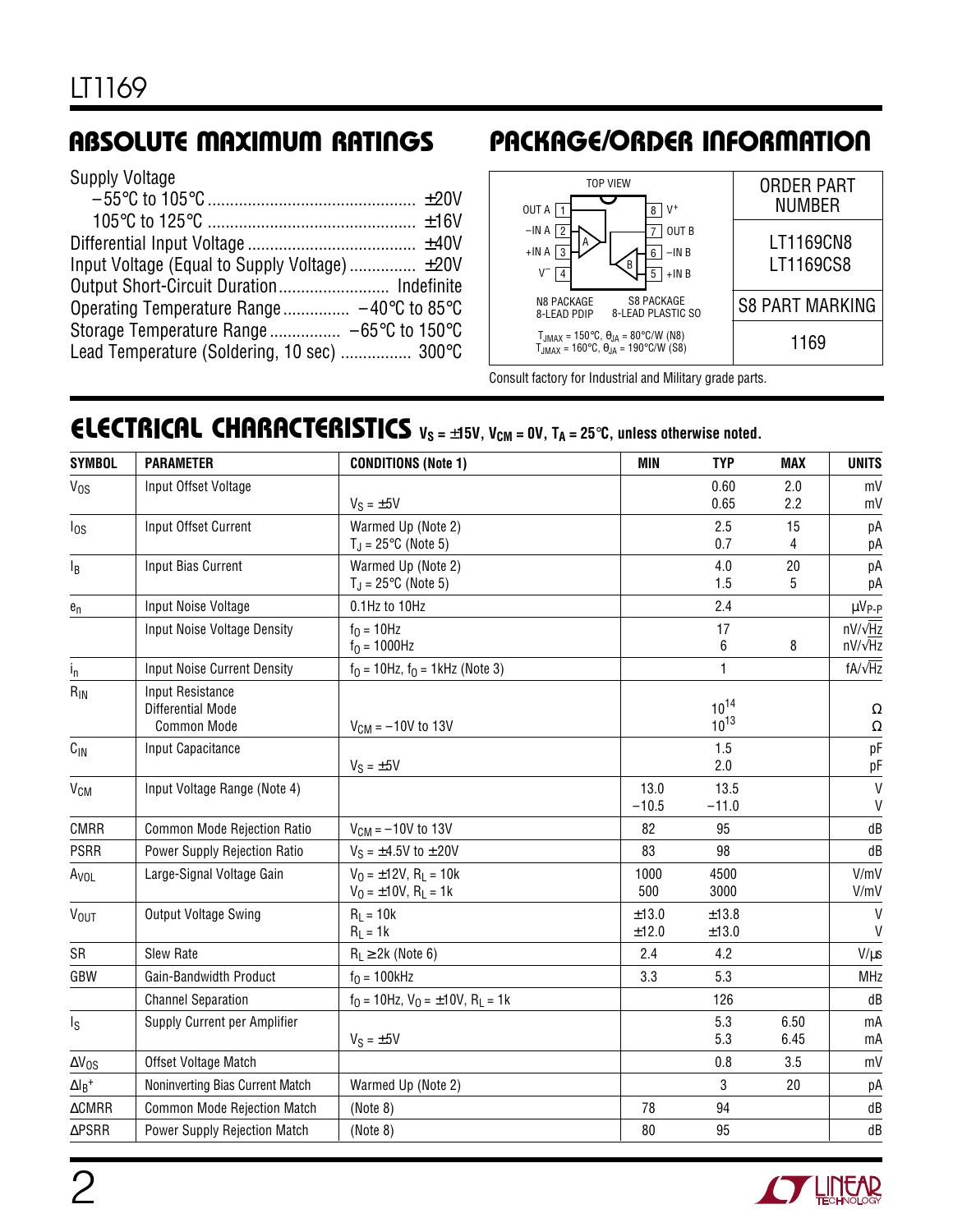# **ELECTRICAL CHARACTERISTICS**  $V_S = ±15V$ ,  $V_{CM} = 0V$ ,  $0$ <sup>°</sup>C ≤ T<sub>A</sub> ≤ 70°C, (Note 9), unless otherwise noted.

| <b>SYMBOL</b>                    | <b>PARAMETER</b>                   | <b>CONDITIONS (Note 1)</b>                                                      |           | <b>MIN</b>      | <b>TYP</b>      | <b>MAX</b>   | <b>UNITS</b>                 |
|----------------------------------|------------------------------------|---------------------------------------------------------------------------------|-----------|-----------------|-----------------|--------------|------------------------------|
| $V_{OS}$                         | Input Offset Voltage               | $V_S = \pm 5V$                                                                  | $\bullet$ |                 | 0.7<br>0.8      | 3.2<br>3.4   | mV<br>mV                     |
| $\Delta V_{OS}$<br>$\Delta$ Temp | Average Input Offset Voltage Drift | (Note 5)                                                                        | $\bullet$ |                 | 20              | 50           | $\mu$ V/°C                   |
| $I_{OS}$                         | Input Offset Current               |                                                                                 | $\bullet$ |                 | 10              | 50           | рA                           |
| $I_B$                            | Input Bias Current                 |                                                                                 | $\bullet$ |                 | 180             | 400          | рA                           |
| V <sub>CM</sub>                  | Input Voltage Range                |                                                                                 |           | 12.9<br>$-10.0$ | 13.4<br>$-10.8$ |              | $\mathsf{V}$<br>$\mathsf{V}$ |
| <b>CMRR</b>                      | <b>Common Mode Rejection Ratio</b> | $V_{CM} = -10V$ to 12.9V                                                        |           | 79              | 94              |              | dB                           |
| <b>PSRR</b>                      | Power Supply Rejection Ratio       | $V_S = \pm 4.5V$ to $\pm 20V$                                                   | $\bullet$ | 81              | 97              |              | dB                           |
| A <sub>VOL</sub>                 | Large-Signal Voltage Gain          | $V_0 = \pm 12V$ , R <sub>1</sub> = 10k<br>$V_0 = \pm 10V$ , R <sub>L</sub> = 1k | ●         | 800<br>400      | 3400<br>2400    |              | V/mV<br>V/mV                 |
| V <sub>OUT</sub>                 | Output Voltage Swing               | $R_1 = 10k$<br>$R_L = 1k$                                                       |           | ±12.5<br>±11.5  | ±13.5<br>±12.7  |              | V<br>$\mathsf{V}$            |
| SR                               | Slew Rate                          | $R_L \geq 2k$ (Note 6)                                                          | ●         | 1.9             | 4               |              | $V/\mu s$                    |
| GBW                              | Gain-Bandwidth Product             | $f_0 = 100$ kHz                                                                 | ●         | 3               | 4.2             |              | <b>MHz</b>                   |
| $\mathsf{I}_\mathsf{S}$          | Supply Current per Amplifier       | $V_S = \pm 5V$                                                                  |           |                 | 5.3<br>5.3      | 6.55<br>6.50 | mA<br>mA                     |
| $\Delta V_{OS}$                  | Offset Voltage Match               |                                                                                 | ●         |                 | 1.5             | 5            | mV                           |
| $\Delta\mathsf{l}_\mathsf{B}^+$  | Noninverting Bias Current Match    |                                                                                 | ●         |                 | 5.5             | 50           | рA                           |
| $\Delta$ CMRR                    | <b>Common Mode Rejection Match</b> | (Note 8)                                                                        |           | 74              | 93              |              | dB                           |
| $\triangle$ PSRR                 | Power Supply Rejection Match       | (Note 8)                                                                        |           | 77              | 93              |              | dB                           |

### $V_S = \pm 15V$ ,  $V_{CM} = 0V$ ,  $-40^{\circ}C \leq T_A \leq 85^{\circ}C$ , (Note 7), unless otherwise noted.

| <b>SYMBOL</b>                        | <b>PARAMETER</b>                   | <b>CONDITIONS (Note 1)</b>                                                      |           | <b>MIN</b>      | <b>TYP</b>      | <b>MAX</b>   | <b>UNITS</b> |
|--------------------------------------|------------------------------------|---------------------------------------------------------------------------------|-----------|-----------------|-----------------|--------------|--------------|
| $V_{OS}$                             | Input Offset Voltage               | $V_S = \pm 5V$                                                                  | ●         |                 | 0.8<br>0.9      | 3.8<br>4.0   | mV<br>mV     |
| $\Delta V_{\rm OS}$<br>$\Delta$ Temp | Average Input Offset Voltage Drift |                                                                                 | o         |                 | 20              | 50           | $\mu$ V/°C   |
| $I_{OS}$                             | Input Offset Current               |                                                                                 | $\bullet$ |                 | 30              | 200          | рA           |
| l <sub>B</sub>                       | Input Bias Current                 |                                                                                 | $\bullet$ |                 | 320             | 1200         | рA           |
| V <sub>CM</sub>                      | Input Voltage Range                |                                                                                 |           | 12.6<br>$-10.0$ | 13.0<br>$-10.5$ |              | V<br>V       |
| <b>CMRR</b>                          | Common Mode Rejection Ratio        | $V_{CM} = -10V$ to 12.6V                                                        | ●         | 78              | 93              |              | dB           |
| <b>PSRR</b>                          | Power Supply Rejection Ratio       | $V_S = \pm 4.5V$ to $\pm 20V$                                                   |           | 79              | 96              |              | dB           |
| A <sub>VOL</sub>                     | Large-Signal Voltage Gain          | $V_0 = \pm 12V$ , R <sub>1</sub> = 10k<br>$V_0 = \pm 10V$ , R <sub>1</sub> = 1k |           | 750<br>300      | 3000<br>2000    |              | V/mV<br>V/mV |
| <b>V<sub>OUT</sub></b>               | Output Voltage Swing               | $R_L = 10k$<br>$R_1 = 1k$                                                       |           | ±12.5<br>±11.3  | ±12.5<br>±12.0  |              | V<br>V       |
| SR                                   | Slew Rate                          | $R_1 \geq 2k$                                                                   |           | 1.8             | 3.8             |              | $V/\mu s$    |
| GBW                                  | Gain-Bandwidth Product             | $f_0 = 100$ kHz                                                                 |           | 2.7             | 4               |              | MHz          |
| ls.                                  | Supply Current per Amplifier       | $V_S = \pm 5V$                                                                  |           |                 | 5.30<br>5.25    | 6.55<br>6.50 | mA<br>mA     |

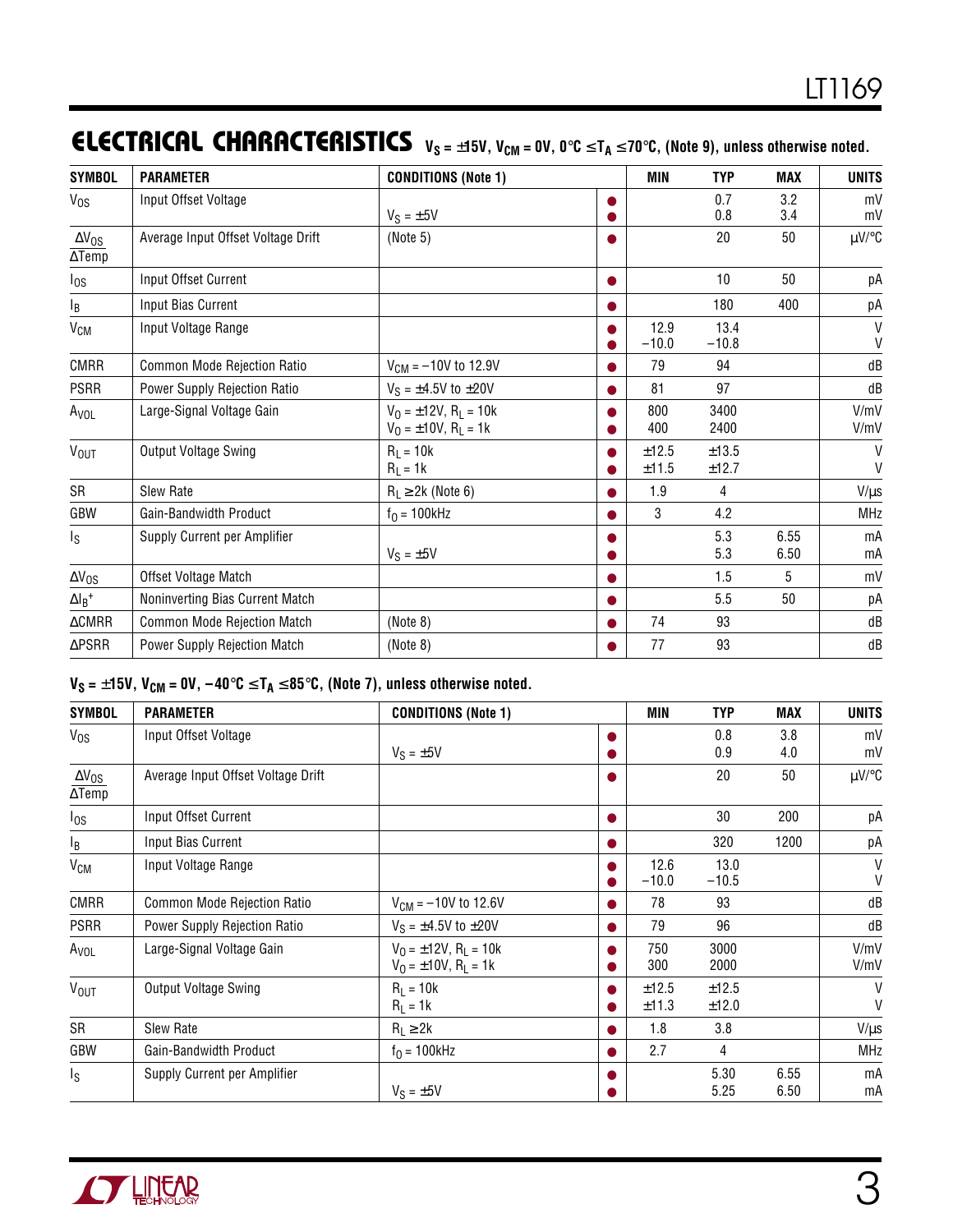### **ELECTRICAL CHARACTERISTICS**  $V_S = ±15V$ ,  $V_{CM} = 0V$ , −40°C ≤ T<sub>A</sub> ≤ 85°C, (Note 7), unless otherwise noted.

| <b>SYMBOL</b>    | <b>PARAMETER</b>                    | <b>CONDITIONS (Note 1)</b> | MIN | TYP  | MAX | <b>UNITS</b> |
|------------------|-------------------------------------|----------------------------|-----|------|-----|--------------|
| $\Delta V_{OS}$  | Offset Voltage Match                |                            |     | 8. ا |     | mV           |
| $\Delta I_B^+$   | Noninverting Bias Current Match     |                            |     | 10   | 180 | рA           |
| $\triangle$ CMRR | <b>Common Mode Rejection Match</b>  | (Note 8)                   | 73  | 93   |     | dB           |
| $\triangle$ PSRR | <b>Power Supply Rejection Match</b> | (Note 8)                   | 75  | 92   |     | dB           |

The ● denotes specifications which apply over the full operating temperature range.

**Note 1:** Typical parameters are defined as the 60% yield of parameter distributions of individual amplifiers, i.e., out of 100 LT1169s (200 op amps) typically 120 op amps will be better than the indicated specification.

**Note 2:** I<sub>B</sub> and I<sub>OS</sub> readings are extrapolated to a warmed-up temperature from 25°C measurements and 45°C characterization data.

**Note 3:** Current noise is calculated from the formula:

 $i_n = (2qI_B)^{1/2}$ 

where  $q = 1.6 \times 10^{-19}$  coulomb. The noise of source resistors up to 200M swamps the contribution of current noise.

**Note 4:** Input voltage range functionality is assured by testing offset voltage at the input voltage range limits to a maximum of 2.8mV. **Note 5:** This parameter is not 100% tested.

```
Note 6: Slew rate is measured in A_V = -1; input signal is \pm 7.5V, output
measured at \pm 2.5V.
```
**Note 7:** The LT1169 is designed, characterized and expected to meet these extended temperature limits, but is not tested at –40°C and 85°C. Guaranteed I grade parts are available; consult factory.

**Note 8:** ∆CMRR and ∆PSRR are defined as follows:

- (1) CMRR and PSRR are measured in  $\mu$ V/V on the individual amplifiers.
- (2) The difference is calculated between the matching sides in  $\mu$ V/V.
- (3) The result is converted to dB.

**Note 9:** The LT1169 is measured in an automated tester in less than one second after application of power. Depending on the package used, power dissipation, heat sinking, and air flow conditions, the fully warmed-up chip temperature can be 10°C to 50°C higher than the ambient temperature.

### **C C HARA TERISTICS <sup>U</sup> <sup>W</sup> TYPICAL PERFOR A CE**



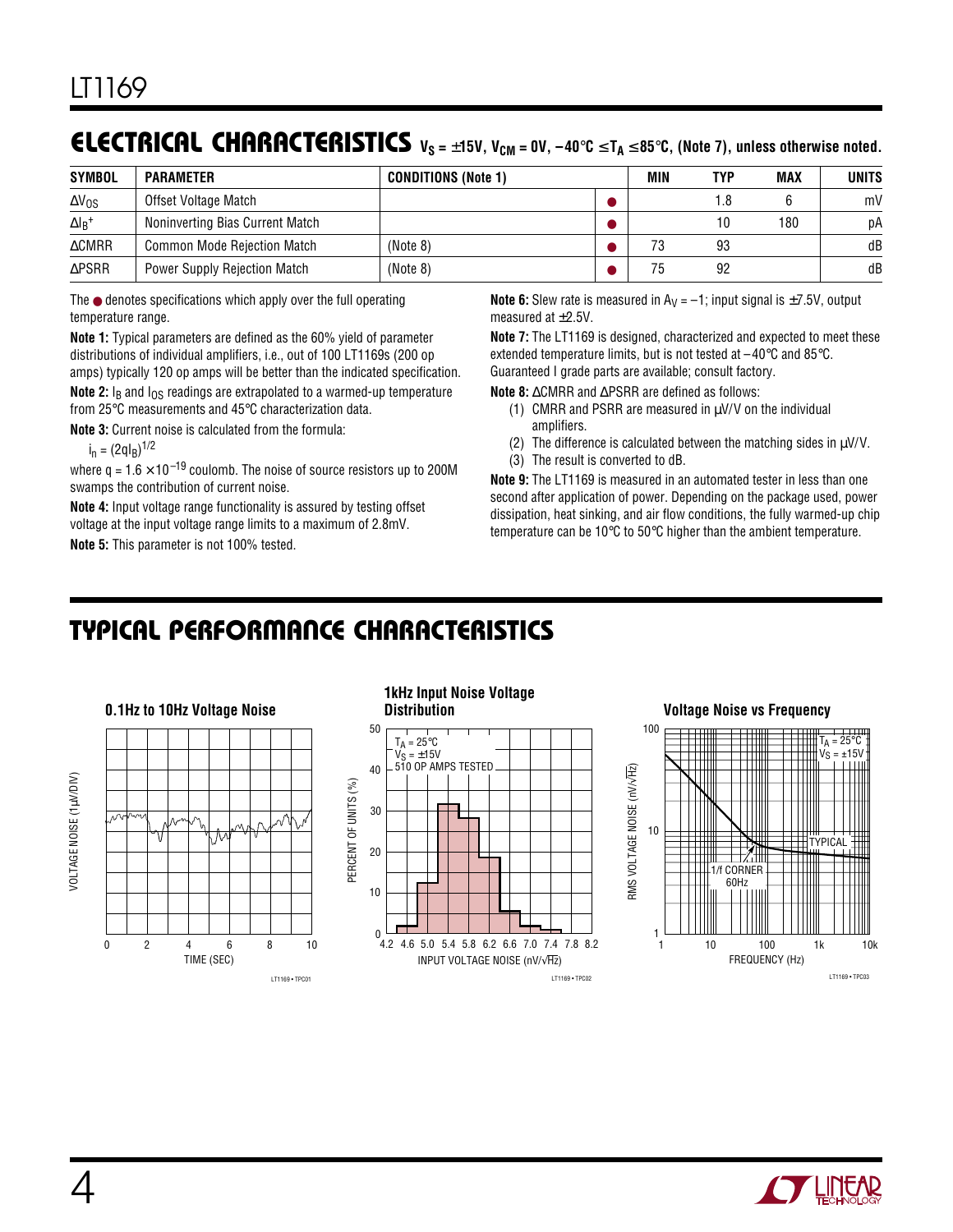### **C C HARA TERISTICS U W TYPICAL PERFOR A CE**



CHIP TEMPERATURE (°C)

LT1169 • TPC11

 $-25$  0 25 50 75

–50 25 0 100 125

0.1 –10

FREQUENCY (MHz)

1 10 100

LT1169 • TPC12



0.01

–20

FREQUENCY (Hz)

1 100 10k 100M

1M

LT1169 • TPC10

–75

0

180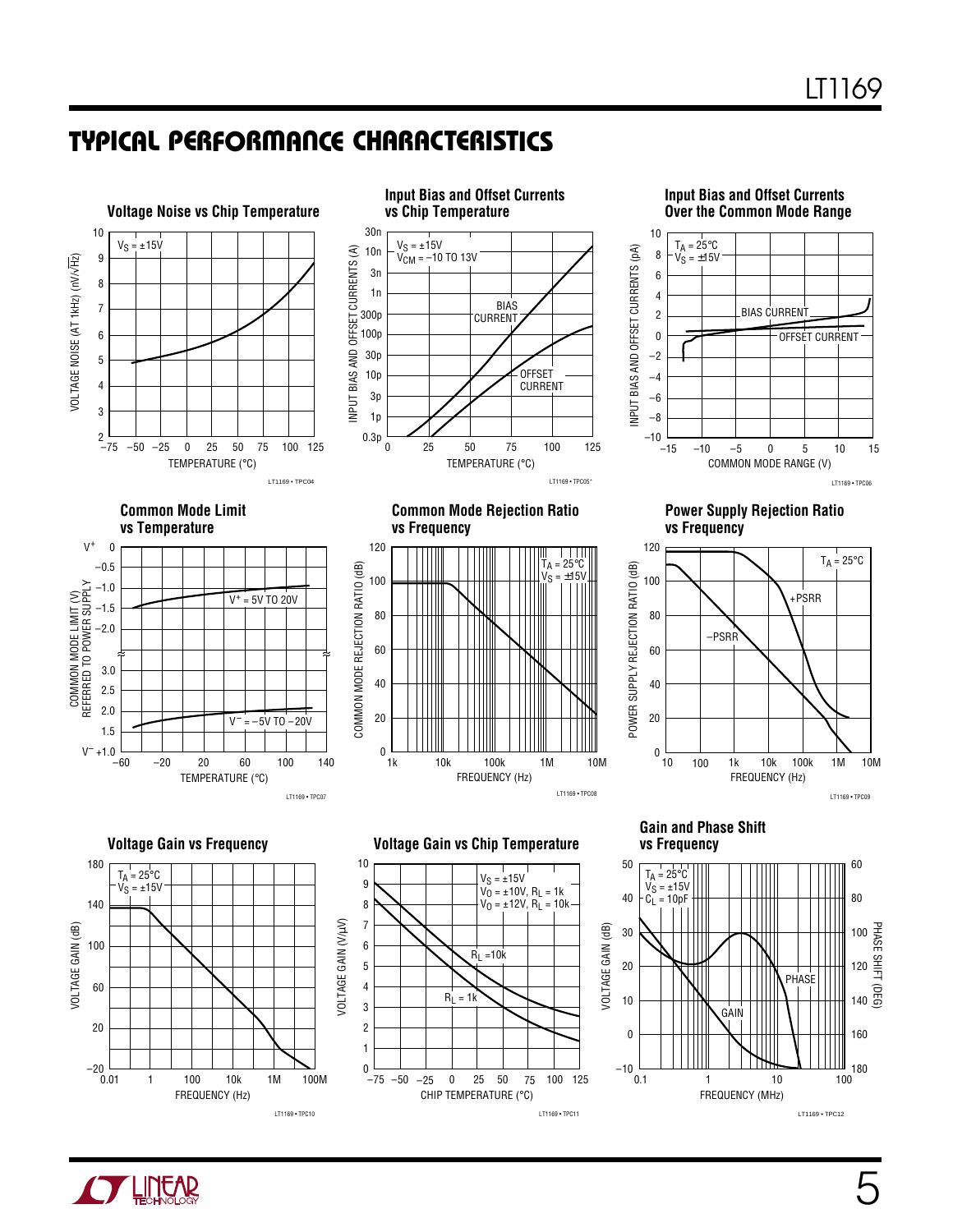# **C C HARA TERISTICS U W TYPICAL PERFOR A CE**



#### **Large-Signal Transient Response**



5µs/DIV LT1169 • TPC14

#### **Supply Current vs Supply Voltage**



#### **Output Voltage Swing vs Load Current**







#### **Capacitive Load Handling**

 $A_V = 1$  $C_L = 10pF$  $V_S = \pm 15V$ 

5V/DIV



TIME AFTER POWER ON (MIN)

LT1169 • TPC20

5 6

1 234

**Warm-Up Drift**

 $T_A = 25^{\circ}C$ V<sub>S</sub> = ±15V<br>N8 PACKAGE

0  $\theta$ 

200

400

600

800

1000

CHANGE IN OFFSET VOLTAGE (µV)

#### **Slew Rate and Gain-Bandwidth Product vs Temperature**



#### **Channel Separation vs Frequency**



6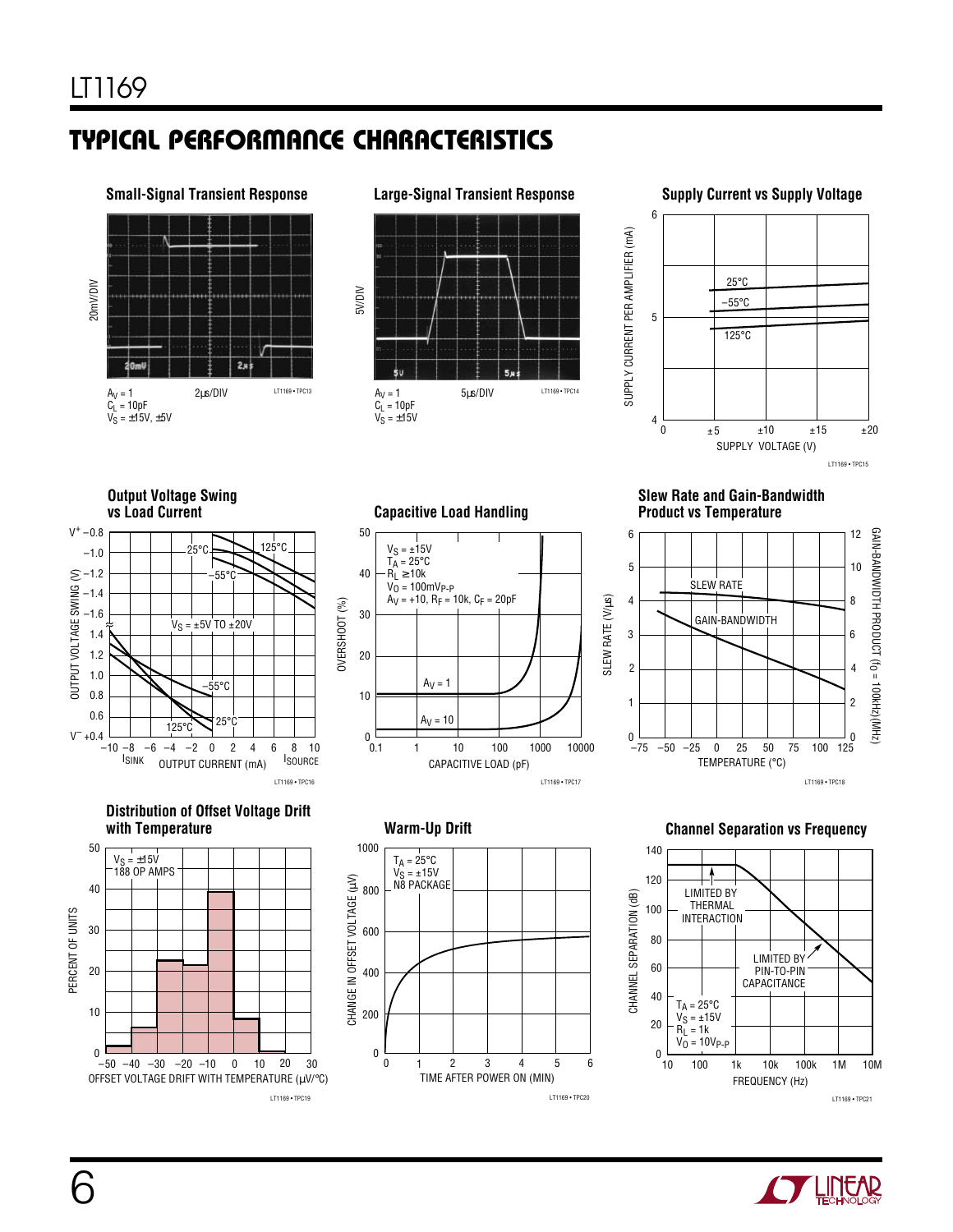### **C C HARA TERISTICS U W TYPICAL PERFOR A CE**



# **U A S O PPLICATI <sup>W</sup> <sup>U</sup> <sup>U</sup> I FOR ATIO**

#### **LT1169 vs the Competition**

With improved noise performance, the LT1169 dual in the plastic DIP directly replaces such JFET op amps as the OPA2111, OPA2604, OP215, and the AD822. The combination of low current and voltage noise of the LT1169 allows it to surpass most dual and single JFET op amps. The LT1169 can replace many of the lowest noise bipolar amps that are used in amplifying low level signals from high impedance transducers. The best bipolar op amps will eventually lose out to the LT1169 when transducer impedance increases due to higher current noise.

The extremely high input impedance (10<sup>13</sup> $\Omega$ ) assures that the input bias current is almost constant over the entire common mode range. Figure 1 shows how the LT1169 stands up to the competition. Unlike the competition, as the input voltage is swept across the entire common mode range the input bias current of the LT1169 hardly changes. As a result the current noise does not degrade. This makes the LT1169 the best choice in applications where an amplifier has to buffer signals from a high impedance transducer.

7

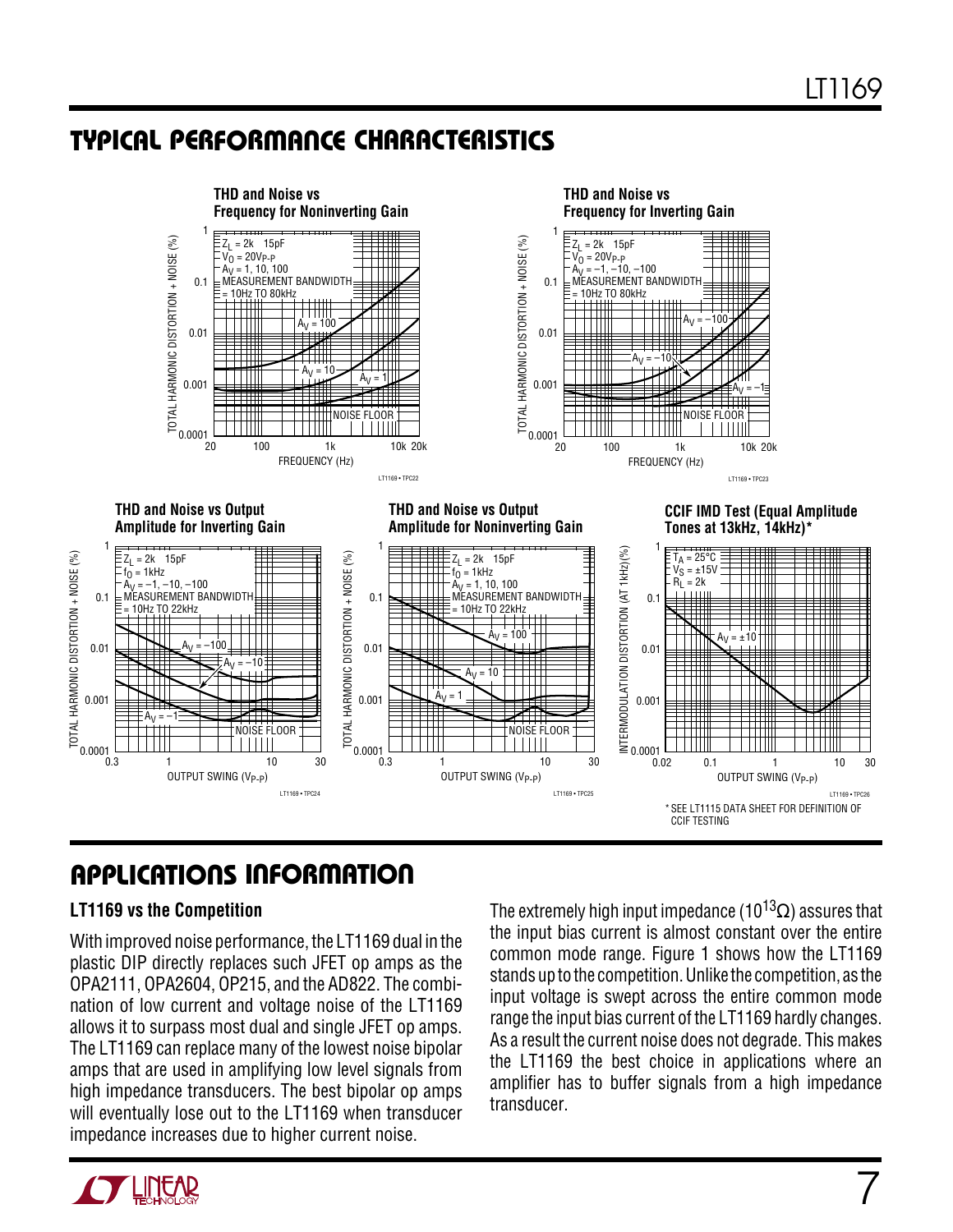### **U A S O PPLICATI <sup>W</sup> <sup>U</sup> <sup>U</sup> I FOR ATIO**



**Figure 1. Comparison of LT1169, OP215, and AD822 Input Bias Current vs Common Mode Range**

### **Amplifying Signals from High Impedance Transducers**

The low voltage and current noise offered by the LT1169 makes it useful in a wide range of applications, especially where high impedance, capacitive transducers are used such as hydrophones, precision accelerometers, and photodiodes. The total output noise in such a system is the gain times the RMS sum of the op amp's input referred voltage noise, the thermal noise of the transducer, and the op amp's input bias current noise times the transducer impedance. Figure 2 shows total input voltage noise versus source resistance. In a low source resistance (<5k) application the op amp voltage noise will dominate



**Figure 2. Comparison of LT1169 and LT1124 Total Output 1kHz Voltage Noise vs Source Resistance**

the total noise. This means the LT1169 is superior to most dual JFET op amps. Only the lowest noise bipolar op amps have the advantage at low source resistances. As the source resistance increases from 5k to 50k, the LT1169 will match the best bipolar op amps for noise performance, since the thermal noise of the transducer (4kTR) begins to dominate the total noise. A further increase in source resistance, above 50k, is where the op amp's current noise component ( $2qI<sub>B</sub>R<sup>2</sup>$ ) will eventually dominate the total noise. At these high source resistances, the LT1169 will out perform the lowest noise bipolar op amps due to the inherently low current noise of FET input op amps. Clearly, the LT1169 will extend the range of high impedance transducers that can be used for high signalto-noise ratios. This makes the LT1169 the best choice for high impedance, capacitive transducers.

### **Optimization Techniques for Charge Amplifiers**

The high input impedance JFET front end makes the LT1169 suitable in applications where very high charge sensitivity is required. Figure 3 illustrates the LT1169 in its inverting and noninverting modes of operation. A charge amplifier is shown in the inverting mode example; the gain depends on the principal of charge conservation at the input of the LT1169. The charge across the transducer capacitance  $C_S$  is transferred to the feedback capacitor  $C_F$ resulting in a change in voltage  $dV$ , which is equal to  $dQ/C_F$ . The gain therefore is  $1 + C_F/C_S$ . For unity-gain, the C<sub>F</sub> should equal the transducer capacitance plus the input capacitance of the LT1169 and  $R_F$  should equal  $R_S$ .

In the noninverting mode example, the transducer current is converted to a change in voltage by the transducer capacitance,  $C_{\rm S}$ . This voltage is then buffered by the LT1169 with a gain of  $1 + R1/R2$ . A DC path is provided by  $R<sub>S</sub>$ , which is either the transducer impedance or an external resistor. Since  $R<sub>S</sub>$  is usually several orders of magnitude greater than the parallel combination of R1 and R2,  $R_B$  is added to balance the DC offset caused by the noninverting input bias current and  $R<sub>S</sub>$ . The input bias currents, although small at room temperature, can create significant errors over increasing temperature, especially with transducer resistances of up to 1000M $\Omega$  or more. The optimum value for  $R_B$  is determined by equating the thermal noise (4kTR<sub>S</sub>) to the current noise (2qI<sub>B</sub>) times  $R_S^2$ . Solving for  $R_S$  results in  $R_B = R_S = 2V_T/I_B$ . A parallel

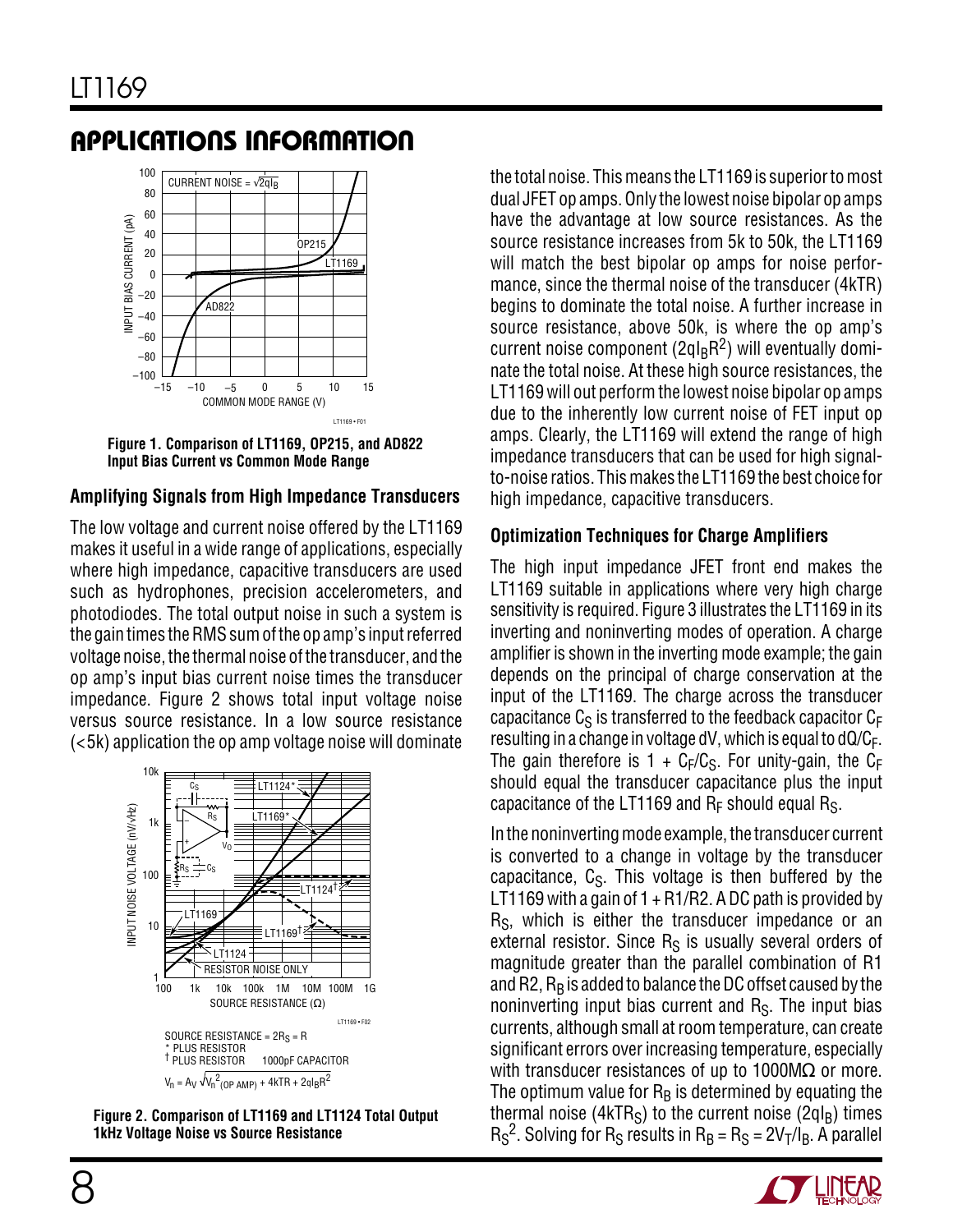### **U A S O PPLICATI <sup>W</sup> <sup>U</sup> <sup>U</sup> I FOR ATIO**



**Figure 3. Inverting and Noninverting Gain Configurations**





Figure 4. Voltage Follower with Input Exceeding the Common Mode Range ( $V_S = \pm 5V$ )

capacitor  $C_{\rm B}$ , is used to cancel the phase shift caused by the op amp input capacitance and  $R_B$ .

### **Reduced Power Supply Operation**

To take full advantage of a wide input common-mode range, the LT1169 was designed to eliminate phase reversal. Referring to the photographs in Figure 4, the LT1169 is shown operating in the follower mode ( $Ay = 1$ ) at  $\pm 5V$ supplies with the input swinging  $\pm$ 5.2V. The output of the LT1169 clips cleanly and recovers with no phase reversal, unlike the competition as shown by the last photograph. This has the benefit of preventing lockup in servo systems and minimizing distortion components. The effect of input and output overdrive on one amplifier has no effect on the other, as each amplifier is biased independently.

### **Advantages of Matched Dual Op Amps**

In many applications the performance of a system depends on the matching between two operational amplifiers rather than the individual characteristics of the two op amps. Two or three op amp instrumentation amplifiers, tracking voltage references and low drift active filters are some of the circuits requiring matching between two op amps.

The well-known triple op amp configuration in Figure 5 illustrates these concepts. Output offset is a function of the difference between the two halves of the LT1169. This error cancellation principle holds for a considerable number of input referred parameters in addition to offset voltage and bias current. Input bias current will be the average of the two noninverting input currents  $(I_B^+).$ The difference between these two currents  $(\Delta I_B^+)$ is the offset current of the instrumentation amplifier. Common-mode and power supply rejections will be dependent only on the match between the two amplifiers (assuming perfect resistor matching).

The concepts of common mode and power supply rejection ratio match (∆CMRR and ∆PSRR) are best demonstrated with a numerical example:

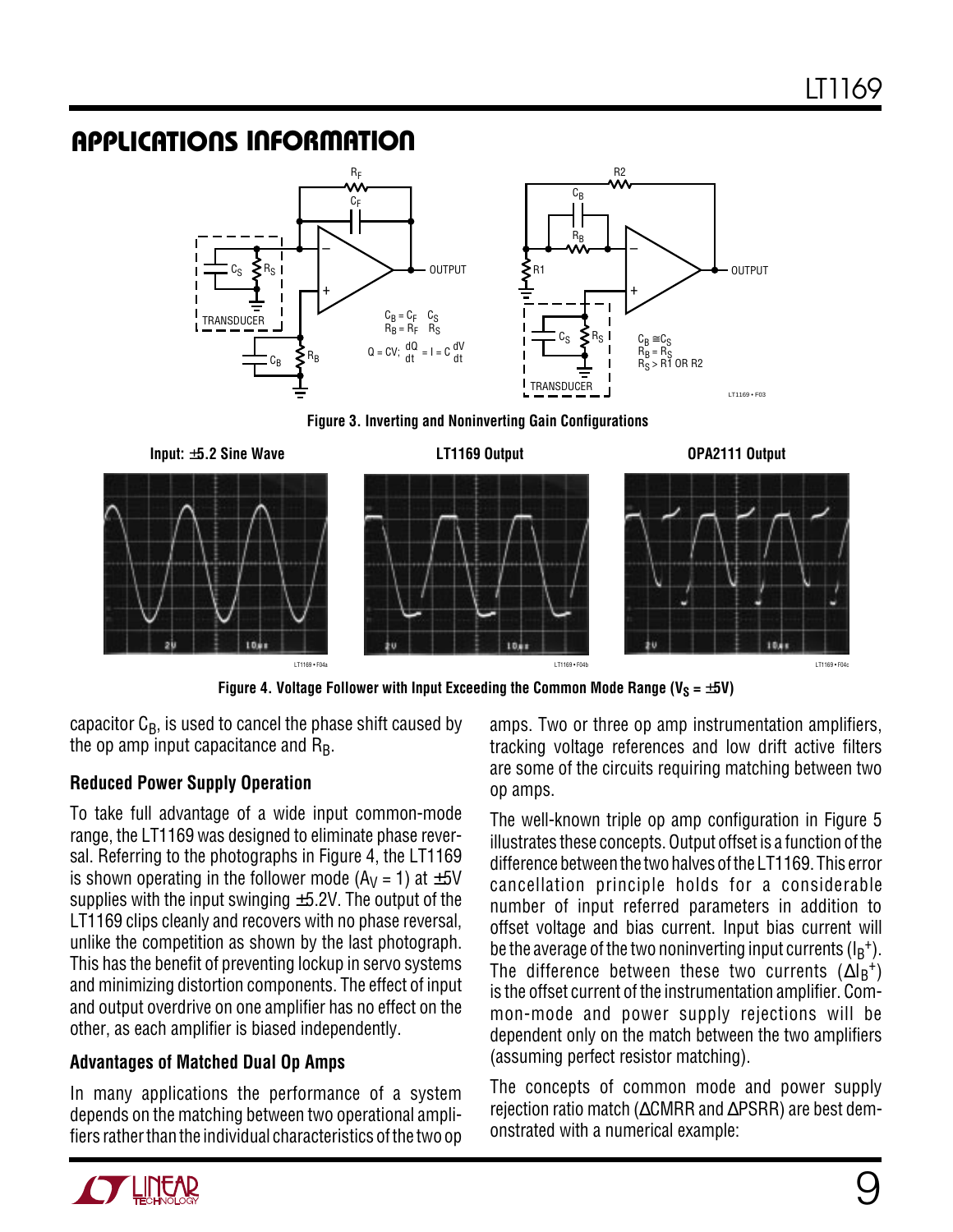## **U A S O PPLICATI <sup>W</sup> <sup>U</sup> <sup>U</sup> I FOR ATIO**



**Figure 5. Three Op Amp Instrumentation Amplifier**

Assume CMRR $_A$  = 50 $\mu$ V/V or 86dB, and CMRR $_B = 39\mu$ V/V or 88dB, then  $\triangle CMRR = 11 \mu V/V$  or 99dB; if CMRR<sub>B</sub> =  $-39\mu$ V/V which is still 88dB, then  $\triangle$ CMRR = 89 $\mu$ V/V or 81dB

By specifying and guaranteeing all of these matching parameters, the LT1169 can significantly improve the performance of matching-dependent circuits.

Typical performance of the instrumentation amplifier:

 Input offset voltage = 0.8mV Input bias current  $=$  4pA

# **TYPICAL APPLICATIONS NU**



OUTPUT SHORT CIRCUIT CURRENT (∼ 30mA) WILL LIMIT THE RATE AT WHICH THE VOLTAGE CAN CHANGE ACROSS LARGE CAPACITORS  $(I = C \frac{dV}{dt})$ 

 Input offset current = 3pA Input resistance =  $10^{13}$  $\Omega$ Input noise =  $3.4 \mu V_{P-P}$ 

### **High Speed Operation**

The low noise performance of the LT1169 was achieved by enlarging the input JFET differential pair to maximize the first stage gain. Enlarging the JFET geometry also increases the parasitic gate capacitance, which if left unchecked, can result in increased overshoot and ringing. When the feedback around the op amp is resistive  $(R_F)$ , a pole will be created with  $R_F$ , the source resistance and capacitance  $(R<sub>S</sub>,C<sub>S</sub>)$ , and the amplifier input capacitance  $(C<sub>IN</sub> = 1.5pF)$ . In closed-loop gain configurations with  $R_S$  and  $R_F$  in the  $M\Omega$  range (Figure 6), this pole can create excess phase shift and even oscillation. A small capacitor  $(C_F)$  in parallel with  $R_F$  eliminates this problem. With  $R_S(C_S + C_{IN}) = R_F C_F$ , the effect of the feedback pole is completely removed.





 $V_{OUT} = 1M \times (I_1 - I_2)$  $\overline{PD_1}$ , PD<sub>2</sub> = HAMAMATSU S1336-5BK WHEN EQUAL LIGHT ENTERS PHOTODIODES,  $V_{\text{OUT}} < 3$ mV.

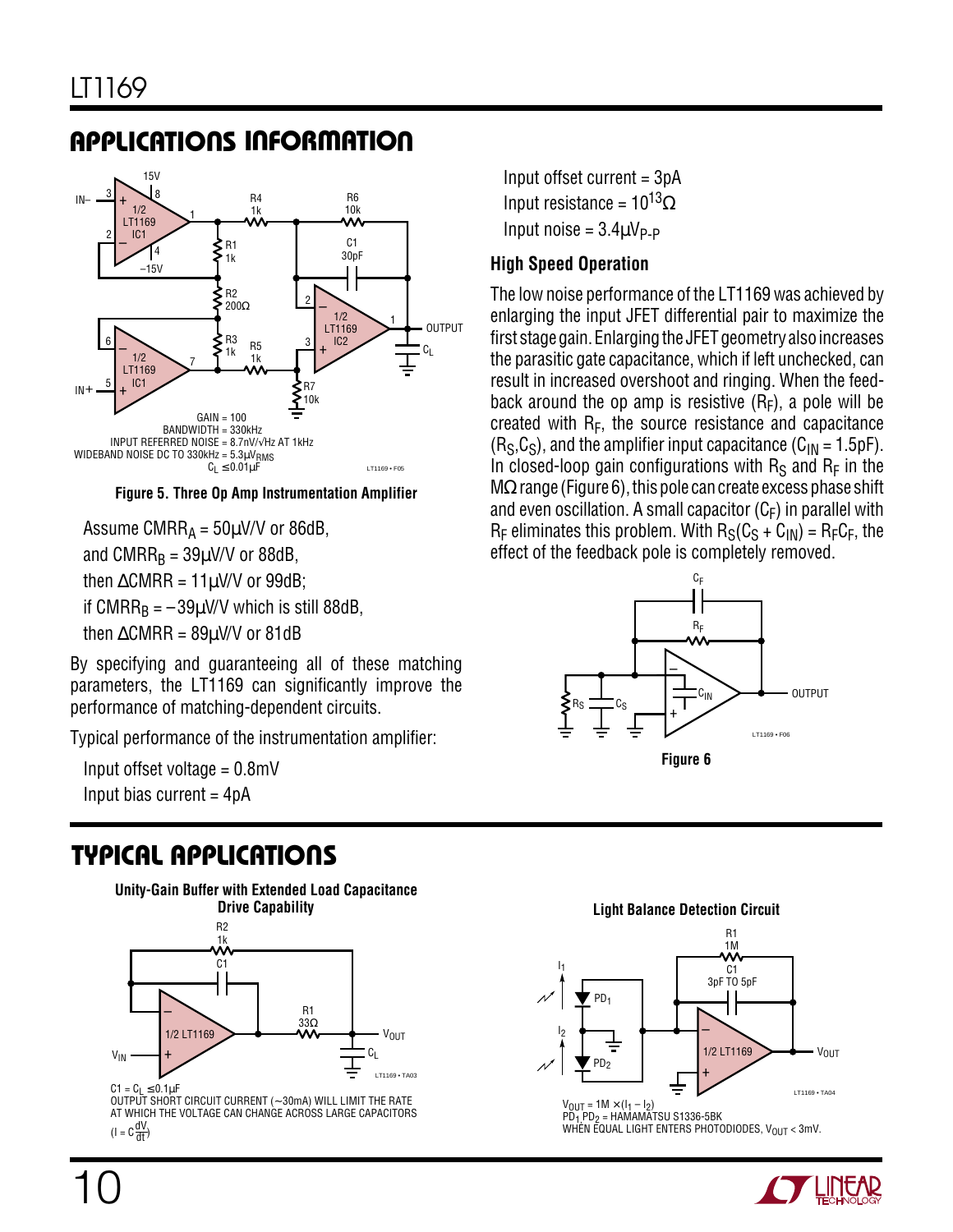### **TYPICAL APPLICATIONS NU**



**Dimensions in inches (millimeters) unless otherwise noted. <sup>U</sup> PACKAGE DESCRIPTIO**



**N8 Package**

\*THESE DIMENSIONS DO NOT INCLUDE MOLD FLASH OR PROTRUSIONS. MOLD FLASH OR PROTRUSIONS SHALL NOT EXCEED 0.010 INCH (0.254mm)







Information furnished by Linear Technology Corporation is believed to be accurate and reliable. However, no responsibility is assumed for its use. Linear Technology Corporation makes no representation that the interconnection of its circuits as described herein will not infringe on existing patent rights.